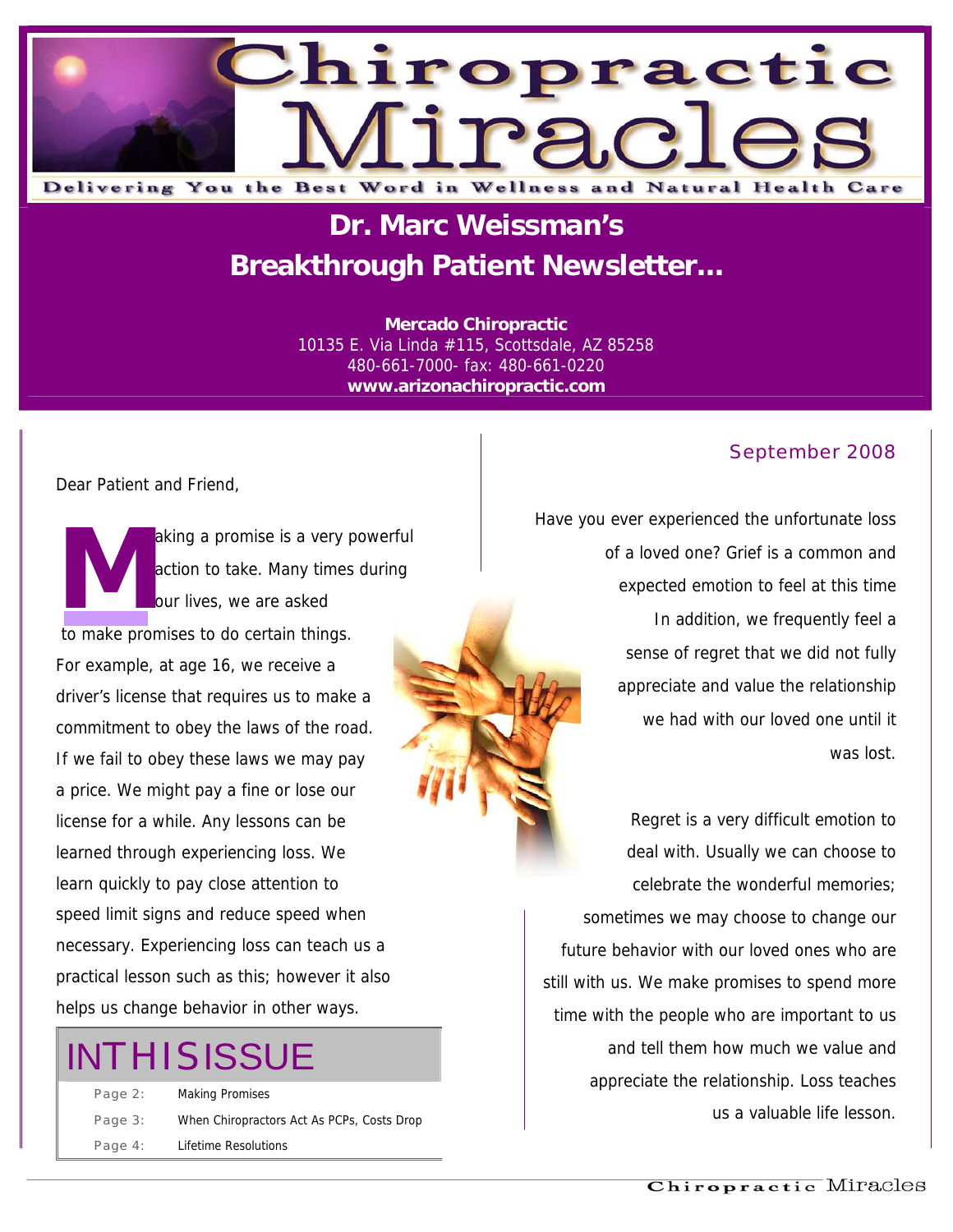In other words, sometimes we tend to take things for granted until we lose them. It is then when we truly understand their value in our lives. We can understand this concept in other areas of our lives as well: financial independence, health and happiness. We can promise ourselves that we will reach specific goals regarding financial independence and even happiness. These promises have little value if we don't have good health to follow through with them. It seems unfortunate to me that our own health frequently seems to be the personal asset we take most for granted. Because we take our health for granted, we may never have set an effective plan to insure optimal health today and in the future.

The best promise you can make TODAY is to make the health of you and your family top priority. Promises are powerful. A promise means that we state an action that we will take and not allow anything to stop us. We can use this powerful tool of making a promise to create and implement a health plan that focuses on the body's natural ability to heal itself. Make a promise to yourself to prevent health problems before they arise by eating well, exercising, getting enough rest and committing to a chiropractic corrective and wellness care plan.



Chiropractic care focuses on YOU and your body's ability to heal itself. Chiropractic emphasizes the necessity of having a healthy spine in order to insure optimal health. The brain, the body's central command center sends messages to every tissue, organ and cell of the body through the nerve system. These messages can be interrupted through misalignments of the spinal vertebrae (subluxation) caused by activities of daily life including falls, sports and accidents.

Traditional medicine utilizes drugs to treat and mask the symptoms, while chiropractors realign the vertebrae of the spine, restoring the body's natural communication system. Chiropractors locate and correct the cause of the problem so true health can be restored.

Don't make an unfortunate mistake that so many people make. Don't take your health and your family's health for granted. Make a promise to yourself TODAY to make chiropractic a part of your healthy lifestyle and insure yourself and your family a healthy future.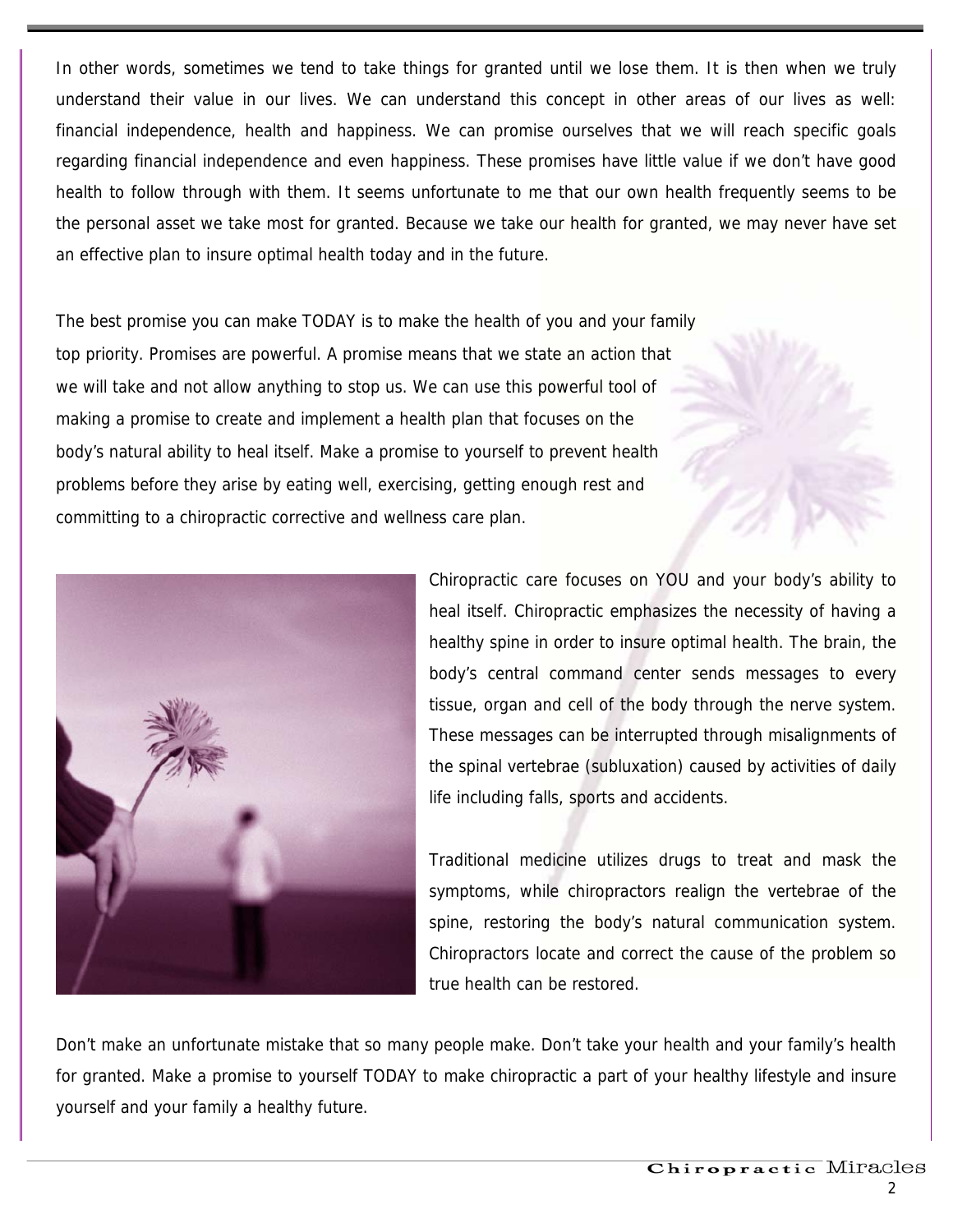### **When Chiropractors Act As Primary Care Providers, Costs Drop**

A study in the May 2007 issue of the Journal of Manipulative and Physiological Therapeutics reports health plans that use Chiropractors as Primary Care Providers (PCPs) reduce their health care utilization costs significantly.

The study covers the seven-year period from 1999 to 2005. Researchers compared costs and utilization data from an Independent Physicians Association (IPA) that uses Chiropractors as PCPs and a traditional HMO that doesn't.

**The Chiropractic PCPs had 59 percent fewer hospitalizations, 62 percent fewer outpatient surgical cases and 85 percent lower drug costs compared with the HMO plans.**



The patients in the Chiropractic PCP group also reported higher satisfaction with their care than the HMO group. Over the seven-year period, Chiropractic patients consistently demonstrated a high degree of satisfaction with their care that ranged from 89 percent to 100 percent.

Study co-author James Winterstein, D.C. says that patients using Chiropractic PCP health care groups "experienced fewer hospitalizations, underwent fewer surgeries and used considerably fewer pharmaceuticals than HMO patients who received traditional medical care."

"The escalation of medical expenditures remains an urgent problem in the United States and it's becoming quite clear that cost containment strategies by conventional medical providers are failing to achieve even mediocre results," he said. "This study confirms that the integration of [medical], chiropractic and other complementary and alternative medicine (CAM) providers can positively impact patient quality of care while limiting costs. This approach to patient care has great potential to improve the U.S. healthcare system."